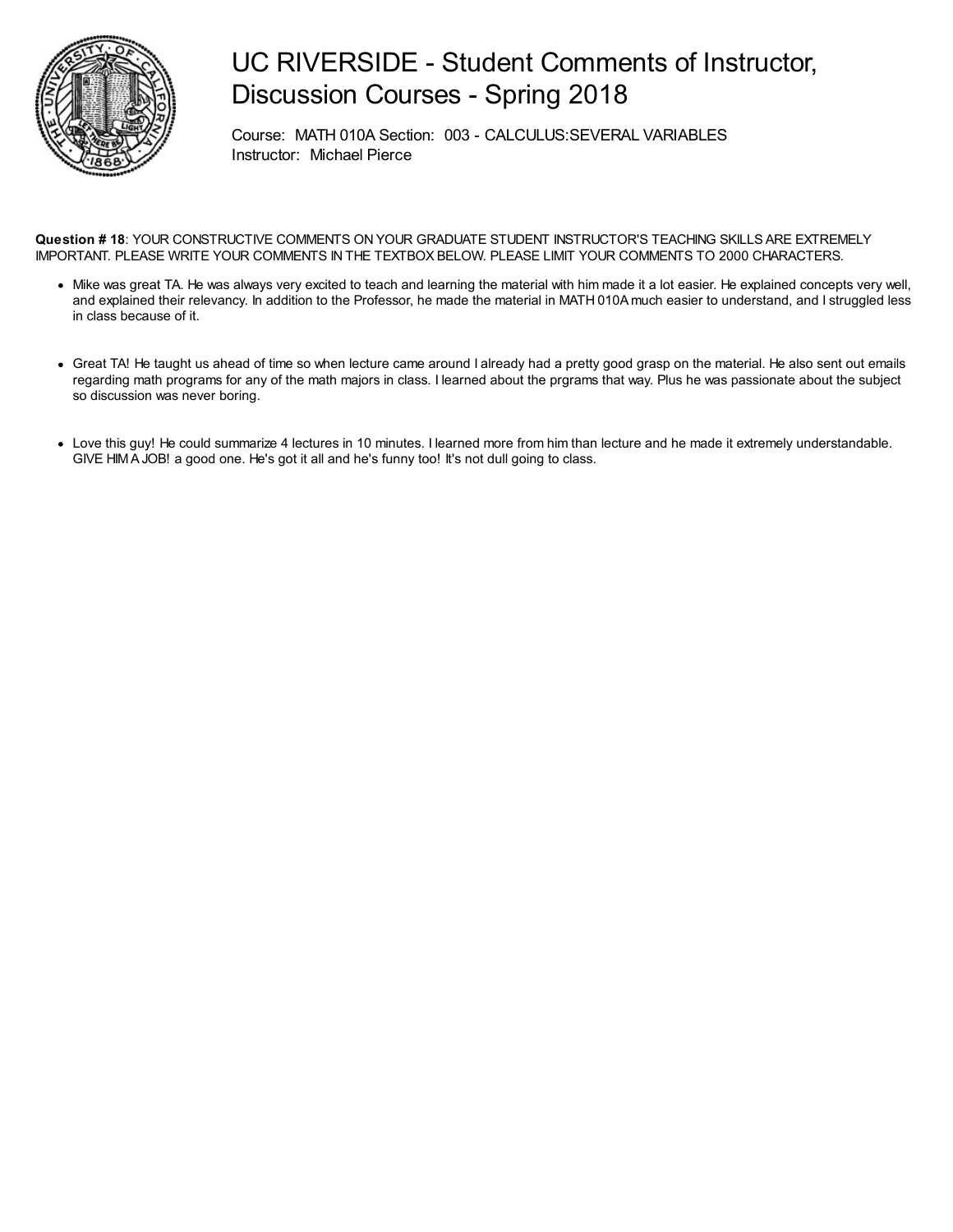

| Course: MATH 010A Section: 003 - CALCULUS:SEVERAL<br><b>VARIABLES</b><br><b>Instructor: Michael Pierce</b> |                                                                                                                                                |           |               |                |   |                |                |        |                | Enrollment: 25<br>Respondents: 8<br>Response Rate: 32% | Enrollment: 4044<br>Enrollment: 42699<br>Respondents: 1950<br>Respondents: 21796<br>Response Rate: 48%<br>Response Rate: 51% |            |           |          |        |           |  |  |  |
|------------------------------------------------------------------------------------------------------------|------------------------------------------------------------------------------------------------------------------------------------------------|-----------|---------------|----------------|---|----------------|----------------|--------|----------------|--------------------------------------------------------|------------------------------------------------------------------------------------------------------------------------------|------------|-----------|----------|--------|-----------|--|--|--|
|                                                                                                            |                                                                                                                                                |           |               |                |   |                | Course         |        |                |                                                        |                                                                                                                              | Department |           |          | Campus |           |  |  |  |
| Questions                                                                                                  |                                                                                                                                                | 7<br>High | 6             | $\overline{5}$ | 4 | $\overline{3}$ | $\overline{2}$ | Low    |                | 1 N/A Mean SD                                          | % tile                                                                                                                       | Mean       | <b>SD</b> | $%$ tile | Mean   | <b>SD</b> |  |  |  |
|                                                                                                            | 1 Provides goals and objectives in presentations.                                                                                              | 5         | 2             |                |   |                |                |        |                | 6.71 0.5                                               | 86.11                                                                                                                        | 6.07       | 1.4       | 88.15    | 6.16   | 1.3       |  |  |  |
|                                                                                                            | 2 Is well prepared and clearly organized.                                                                                                      | 4         | 3             |                |   |                | $\sim$         | $\sim$ | 1              | 6.57 0.5                                               | 76.97                                                                                                                        | 6.08       | 1.4       | 80.72    | 6.19   | 1.3       |  |  |  |
|                                                                                                            | 3 Thoroughly understands the subject matter.                                                                                                   | 5         |               |                |   |                |                |        | 1              | 6.71 0.5                                               | 80.86                                                                                                                        | 6.32       | 1.2       | 85.79    | 6.33   | 1.1       |  |  |  |
|                                                                                                            | 4 Explains the relevancy of the material.                                                                                                      | 5         | 2             |                |   |                |                |        | 1              | 6.71 0.5                                               | 85.16                                                                                                                        | 6.12       | 1.3       | 88.74    | 6.20   | 1.3       |  |  |  |
|                                                                                                            | 5 Clarifies lecture and readings                                                                                                               | 5         |               |                |   |                |                |        | 1              | 6.71 0.5                                               | 85.05                                                                                                                        | 6.12       | 1.4       | 87.87    | 6.16   | 1.3       |  |  |  |
| 6                                                                                                          | Encourages me to participate and/or ask questions.                                                                                             | 5         |               |                |   |                |                |        | 1              | 6.71 0.5                                               | 89.78                                                                                                                        | 6.03       | 1.4       | 88.24    | 6.14   | 1.3       |  |  |  |
|                                                                                                            | 7 Uses language appropriate to the level of the<br>course.                                                                                     | 5         |               |                |   |                |                |        |                | 6.71 0.5                                               | 81.55                                                                                                                        | 6.28       | 1.2       | 85.54    | 6.32   | 1.1       |  |  |  |
|                                                                                                            | 8 Gives useful feedback on assignments and exams.                                                                                              | 5         | 2             |                |   |                |                |        | 1              | 6.71 0.5                                               | 88.46                                                                                                                        | 6.06       | 1.4       | 90.71    | 6.09   | 1.4       |  |  |  |
|                                                                                                            | 9 Effectively manages the classroom environment                                                                                                | 5         | 2             |                |   | $\sim$         | $\sim$         |        | 1              | 6.71 0.5                                               | 87.63                                                                                                                        | 6.12       | 1.3       | 86.78    | 6.18   | 1.3       |  |  |  |
|                                                                                                            | 10 Motivates me to do my best.                                                                                                                 | 5         |               |                |   |                |                |        | 1              | 6.71 0.5                                               | 90.00                                                                                                                        | 5.96       | 1.5       | 89.32    | 6.03   | 1.4       |  |  |  |
|                                                                                                            | 11 Is accessible and helpful during office hours.                                                                                              | 4         |               |                |   |                |                |        | 2              | 6.67 0.5                                               | 83.14                                                                                                                        | 6.22       | 1.2       | 84.12    | 6.25   | 1.2       |  |  |  |
|                                                                                                            | 12 ls approachable - has a demeanor that encourages<br>interaction.                                                                            | 4         |               |                |   | $\mathbf{1}$   | $\sim$         | $\sim$ | 1              | 6.14 1.5                                               | 49.47                                                                                                                        | 6.15       | 1.3       | 55.86    | 6.20   | 1.3       |  |  |  |
|                                                                                                            | 13 Encourages and respects diverse perspectives.                                                                                               | 5         |               |                |   |                | $\sim$         |        |                | 6.38 1.1                                               | 59.88                                                                                                                        | 6.28       | 1.2       | 63.36    | 6.34   | 1.1       |  |  |  |
|                                                                                                            | 14 Appropriately handles sensitive situations and/or<br>inappropriate student comments.                                                        | 4         | 2             | $\sim$         |   |                | $1 - - -$      |        | 1              | $6.29$ 1.1                                             | 45.51                                                                                                                        | 6.28       | 1.2       | 58.24    | 6.32   | 1.2       |  |  |  |
|                                                                                                            | 15 Creates and maintains a tolerant learning<br>environment.                                                                                   | 5         | $\mathcal{P}$ |                | 1 | $\sim$         | $\sim$         | $\sim$ | $\blacksquare$ | 6.38 1.1                                               | 56.45                                                                                                                        | 6.27       | 1.2       | 65.34    | 6.32   | 1.2       |  |  |  |
|                                                                                                            | 16 Command of English language does not impede my<br>learning the material. (This question is not<br>applicable in foreign language sections.) | 5         | 2             |                |   |                |                |        | 1.             | 6.71 0.5                                               | 74.05                                                                                                                        | 6.49       | 1.0       | 84.04    | 6.41   | 1.1       |  |  |  |
|                                                                                                            | 17 Overall, is an effective teacher.                                                                                                           | 6         | 2             |                |   |                | $\sim$         |        | $\blacksquare$ | 6.75 0.5                                               | 87.79                                                                                                                        | 6.15       | 1.3       | 89.76    | 6.19   | 1.3       |  |  |  |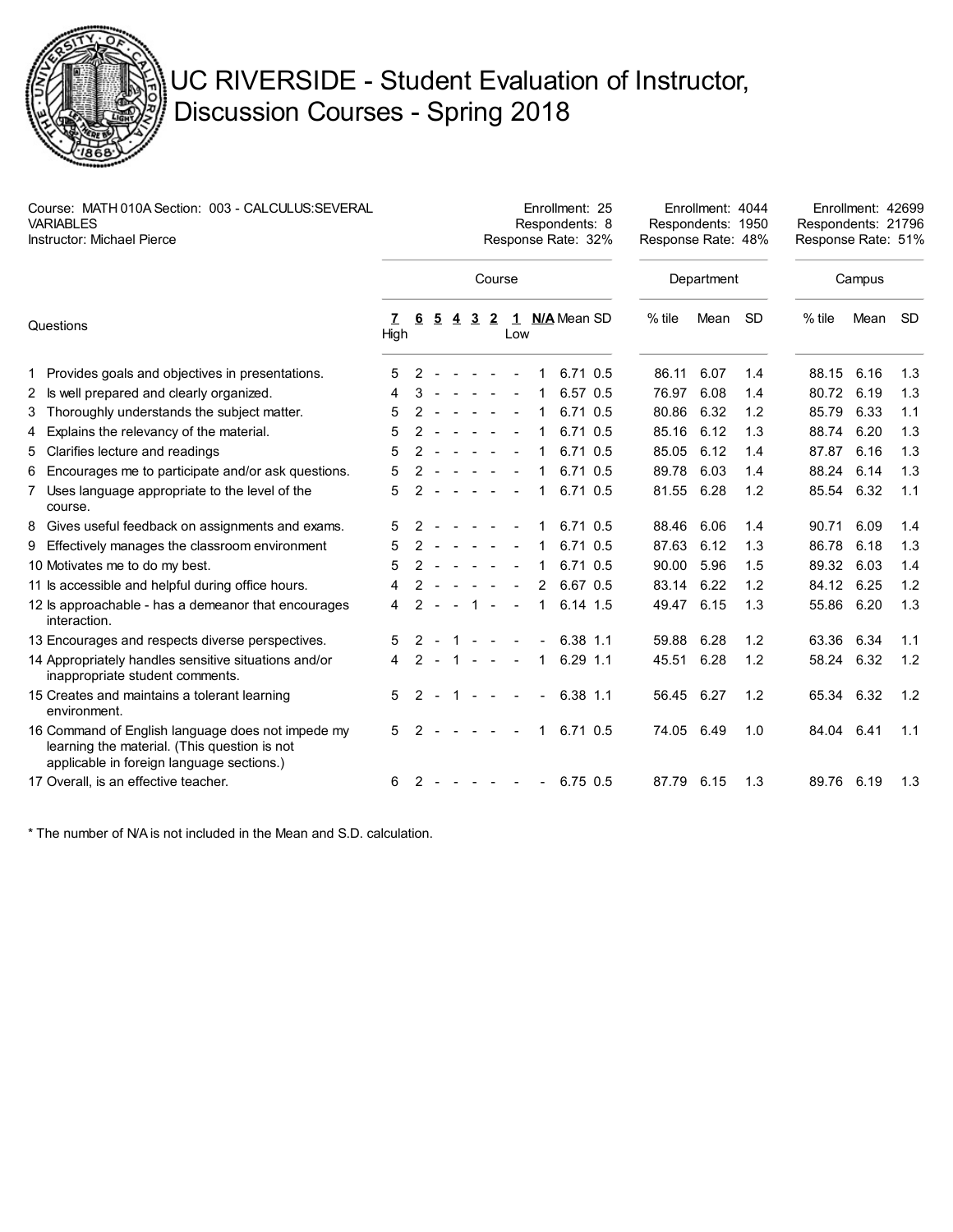

Course: MATH 010A Section: 011 - CALCULUS:SEVERAL VARIABLES Instructor: Michael Pierce

- Mike Pierce is a very entertaining TA but sometimes seemed to trail off from the content that we were covering in lecture. I always liked the little riddles he would put on the back of every quiz.
- Enjoyed his discussion section and any questions that I had in lecture were cleared up in discussion.
- Wish he used the remainder of class time to go over difficult problems we will come across on homework.
- Michael really helped me understand the material more in depth. He really did explain the reason why we have to learn what we are learning. He does his best to better assist every student's questions through examples. Respect to him for being the only T.A. for the course.
- Mike is overall a great T.A. He gives the class a motivational environment and always answers questions in the most effective way.
- Mike was a fun and energetic TAwho clearly knew the material. He was like a true supplementary teacher who could explain and teach the material in depth whenever we needed clarification. He encouraged questions and a fun, open environment and was understanding towards the students. Overall, Mike was a really great TA and truly helped a lot.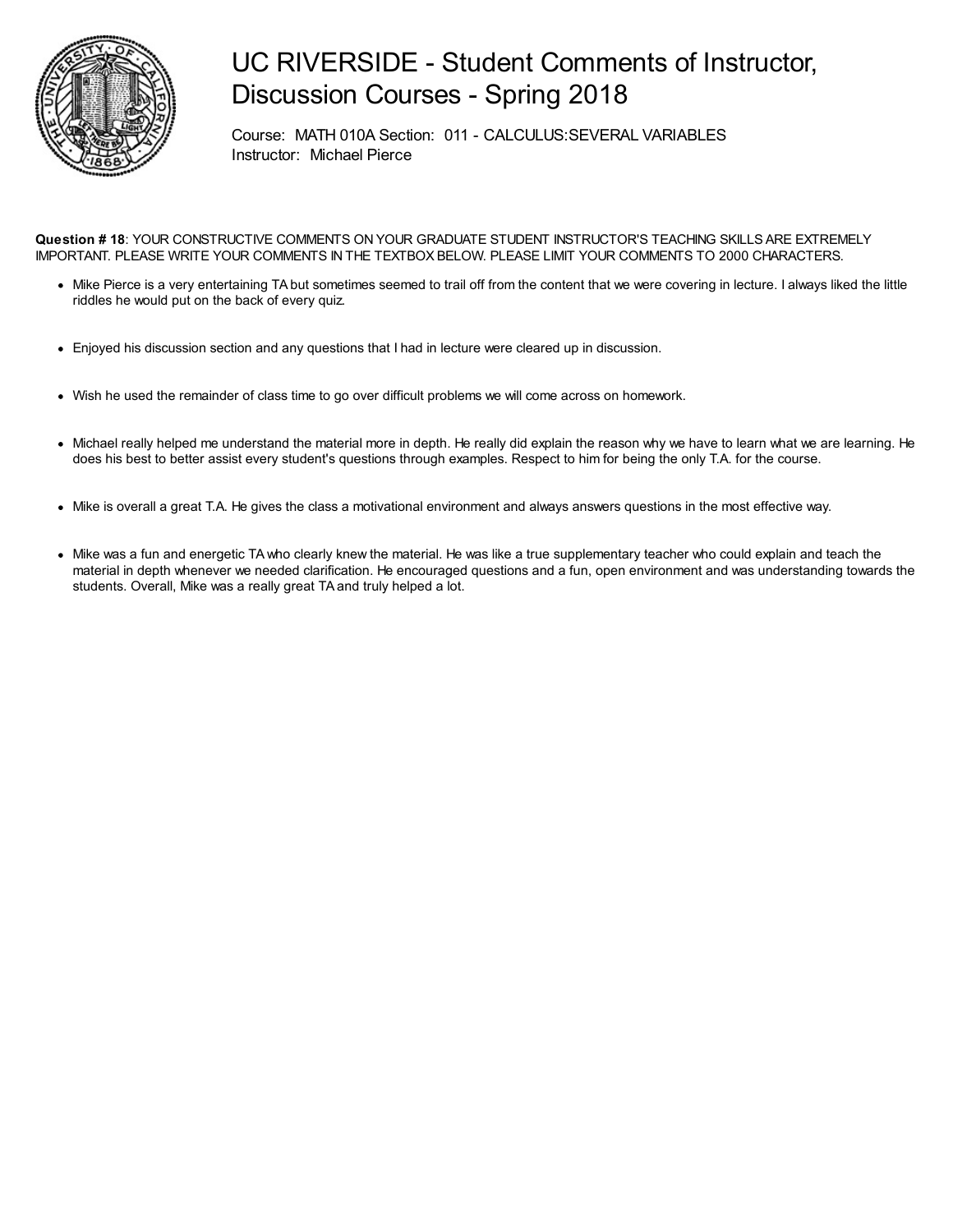

| Course: MATH 010A Section: 011 - CALCULUS: SEVERAL<br><b>VARIABLES</b><br><b>Instructor: Michael Pierce</b> |                                                                                                                                                |           |   |                |       |                          |                          |                  |                | Enrollment: 24<br>Respondents: 15<br>Response Rate: 63% | Enrollment: 4044<br>Enrollment: 42699<br>Respondents: 1950<br>Respondents: 21796<br>Response Rate: 48%<br>Response Rate: 51% |            |     |          |      |           |
|-------------------------------------------------------------------------------------------------------------|------------------------------------------------------------------------------------------------------------------------------------------------|-----------|---|----------------|-------|--------------------------|--------------------------|------------------|----------------|---------------------------------------------------------|------------------------------------------------------------------------------------------------------------------------------|------------|-----|----------|------|-----------|
|                                                                                                             |                                                                                                                                                |           |   |                |       |                          |                          |                  |                |                                                         |                                                                                                                              | Department |     | Campus   |      |           |
| Questions                                                                                                   |                                                                                                                                                | 7<br>High | 6 | $\overline{2}$ |       |                          | <u>432</u>               | Low              |                | 1 N/A Mean SD                                           | $%$ tile                                                                                                                     | Mean       | -SD | $%$ tile | Mean | <b>SD</b> |
|                                                                                                             | 1 Provides goals and objectives in presentations.                                                                                              |           | 5 | 2 1            |       | $\sim$                   | $\overline{\phantom{a}}$ |                  |                | $6.20\;0.9$                                             | 55.00                                                                                                                        | 6.07       | 1.4 | 60.77    | 6.16 | 1.3       |
|                                                                                                             | 2 Is well prepared and clearly organized.                                                                                                      | 6         | 5 | 2              | $2 -$ |                          | $\sim$                   | $\sim$           | $\blacksquare$ | $6.00$ 1.1                                              | 42.13                                                                                                                        | 6.08       | 1.4 | 48.12    | 6.19 | 1.3       |
|                                                                                                             | 3 Thoroughly understands the subject matter.                                                                                                   | 9         | 5 |                |       |                          |                          |                  |                | 6.53 0.6                                                | 64.81                                                                                                                        | 6.32       | 1.2 | 75.51    | 6.33 | 1.1       |
| 4                                                                                                           | Explains the relevancy of the material.                                                                                                        | 7         | 5 | 3              |       | $\overline{\phantom{a}}$ | $\sim$                   |                  |                | $6.27$ $0.8$                                            | 53.30                                                                                                                        | 6.12       | 1.3 | 65.02    | 6.20 | 1.3       |
|                                                                                                             | 5 Clarifies lecture and readings                                                                                                               | 7         | 5 | 3              |       | $\sim$                   | $\sim$                   |                  |                | $6.27$ $0.8$                                            | 52.06                                                                                                                        | 6.12       | 1.4 | 66.02    | 6.16 | 1.3       |
|                                                                                                             | 6 Encourages me to participate and/or ask questions.                                                                                           | 8         | 6 |                |       |                          |                          |                  |                | 6.40 0.8                                                | 67.20                                                                                                                        | 6.03       | 1.4 | 73.51    | 6.14 | 1.3       |
|                                                                                                             | 7 Uses language appropriate to the level of the<br>course.                                                                                     | 8         | 6 |                |       |                          |                          |                  |                | $6.40\;0.8$                                             | 56.55                                                                                                                        | 6.28       | 1.2 | 65.82    | 6.32 | 1.1       |
|                                                                                                             | 8 Gives useful feedback on assignments and exams.                                                                                              | 6         |   | $\mathcal{P}$  |       |                          |                          |                  |                | $6.27$ 0.7                                              | 62.09                                                                                                                        | 6.06       | 1.4 | 70.35    | 6.09 | 1.4       |
|                                                                                                             | 9 Effectively manages the classroom environment                                                                                                | 7         |   |                |       | $\sim$                   | $\sim$                   |                  | $\blacksquare$ | 6.40 0.6                                                | 65.05                                                                                                                        | 6.12       | 1.3 | 70.54    | 6.18 | 1.3       |
|                                                                                                             | 10 Motivates me to do my best.                                                                                                                 | 8         |   |                |       |                          | $\sim$                   |                  |                | 6.33 0.9                                                | 71.05                                                                                                                        | 5.96       | 1.5 | 71.65    | 6.03 | 1.4       |
|                                                                                                             | 11 Is accessible and helpful during office hours.                                                                                              | 8         |   |                |       |                          |                          |                  | 1              | 6.36 0.9                                                | 57.56                                                                                                                        | 6.22       | 1.2 | 68.43    | 6.25 | 1.2       |
|                                                                                                             | 12 ls approachable - has a demeanor that encourages<br>interaction.                                                                            | 10        | 4 |                |       |                          |                          |                  |                | 6.60 0.6                                                | 77.13                                                                                                                        | 6.15       | 1.3 | 80.62    | 6.20 | 1.3       |
|                                                                                                             | 13 Encourages and respects diverse perspectives.                                                                                               | 8         |   |                |       |                          |                          |                  |                | 6.40 0.8                                                | 63.37                                                                                                                        | 6.28       | 1.2 | 64.80    | 6.34 | 1.1       |
|                                                                                                             | 14 Appropriately handles sensitive situations and/or<br>inappropriate student comments.                                                        | 7         | 6 | 1              | -1    | $\sim$                   | $\sim$                   | $\sim$           | $\blacksquare$ | 6.27 0.9                                                | 42.95                                                                                                                        | 6.28       | 1.2 | 56.81    | 6.32 | 1.2       |
|                                                                                                             | 15 Creates and maintains a tolerant learning<br>environment.                                                                                   | 9         | 5 |                |       |                          | $\sim$                   |                  |                | 6.53 0.6                                                | 68.28                                                                                                                        | 6.27       | 1.2 | 75.34    | 6.32 | 1.2       |
|                                                                                                             | 16 Command of English language does not impede my<br>learning the material. (This question is not<br>applicable in foreign language sections.) | 9         | 4 | 2              |       |                          |                          |                  |                | 6.47 0.7                                                | 47.47                                                                                                                        | 6.49       | 1.0 | 69.65    | 6.41 | 1.1       |
|                                                                                                             | 17 Overall, is an effective teacher.                                                                                                           | 6         | 7 | $2 -$          |       | $\sim$                   | $\sim$                   | $\sim$ 100 $\pm$ |                | $-6.27$ 0.7                                             | 55.23 6.15                                                                                                                   |            | 1.3 | 65.60    | 6.19 | 1.3       |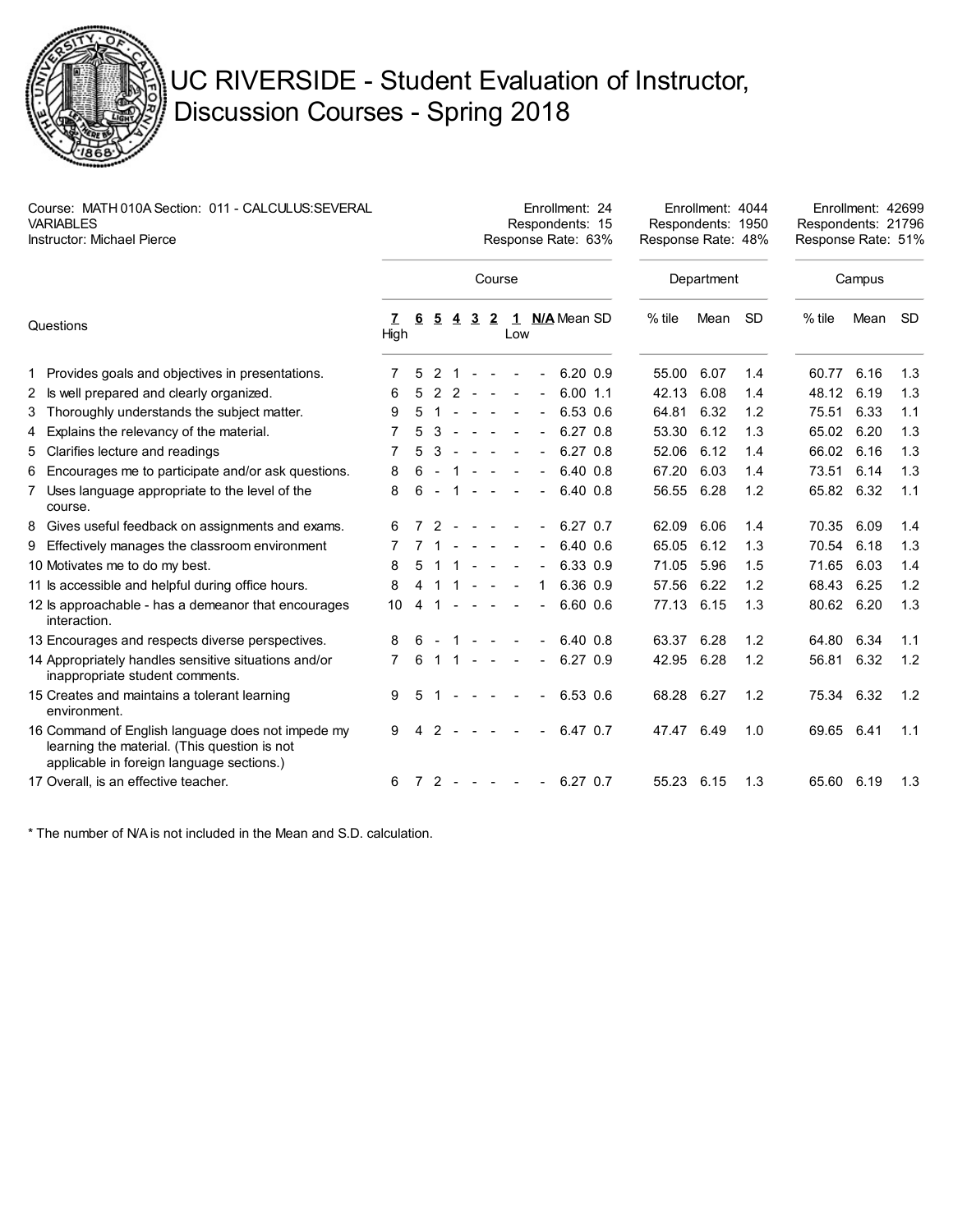

Course: MATH 010A Section: 012 - CALCULUS:SEVERAL VARIABLES Instructor: Michael Pierce

- This TA is very good at pointing out what is important to learn for the exam and what isn't. He is very helpful and available outside of class time. I enjoyed his class very much.
- He draw three dimensional graph so well. It helped me to understand the graph shapes. However, he does not know something that we learned in class but not on quiz. It was better if he understands all concepts from lecture and let us ask questions regarding all lecture materials.
- Mike was a great TA. He went over all the material and cleared up all questions that were asked by other students and myself.
- Very clear, funny, and informative. Thoroughly explains material and gives me a greater understanding of what we are learning in class.
- Really enjoyed having Michael as a student instructor. He really simplified the material in a way that was very understandable. He went over relevant examples that helped in the overall understanding of this course. One of the best TA's I've had!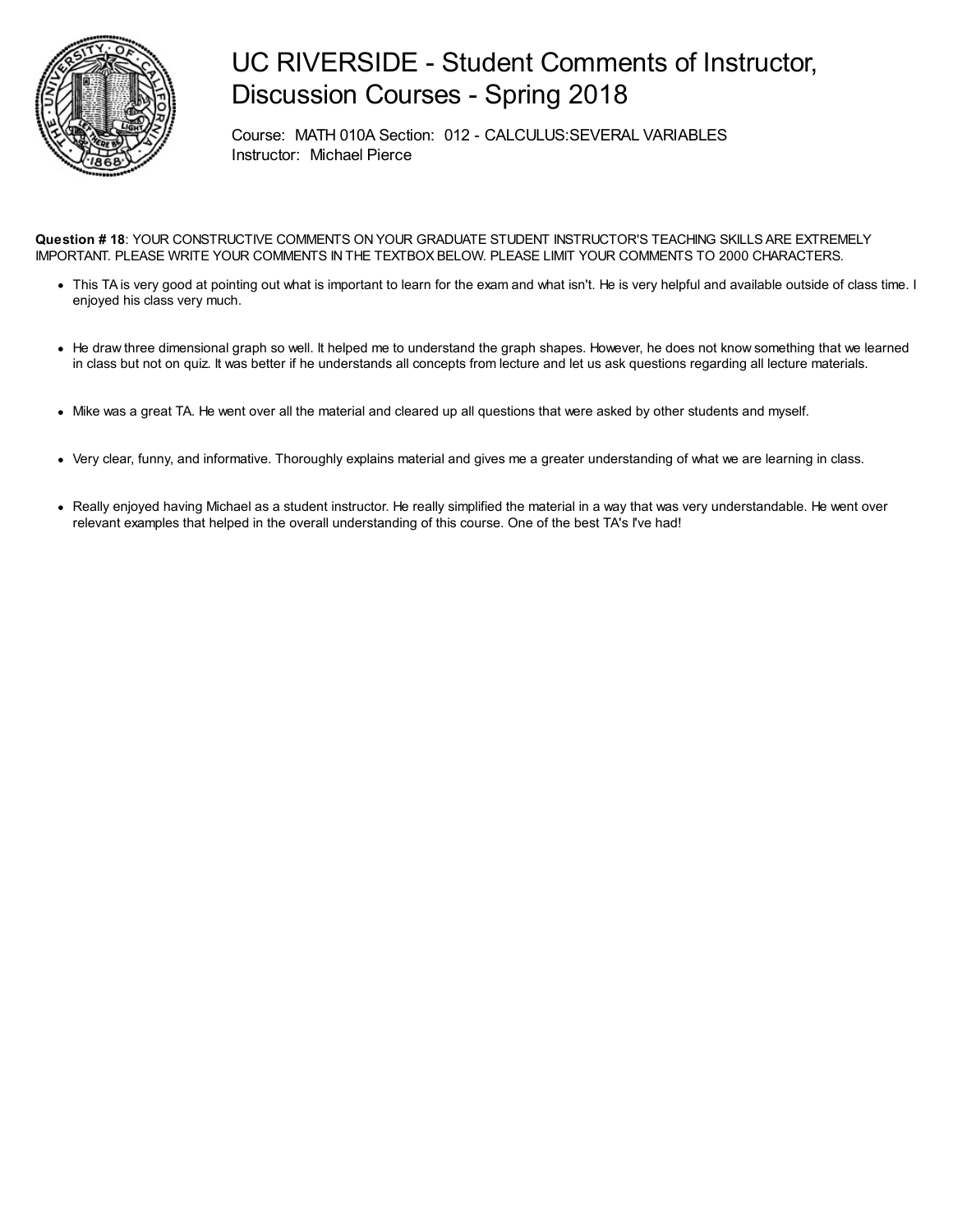

| Course: MATH 010A Section: 012 - CALCULUS:SEVERAL<br><b>VARIABLES</b><br><b>Instructor: Michael Pierce</b> |                                                                                                                                                |           |               |                |                |                     |                  |        |                | Enrollment: 25<br>Respondents: 13<br>Response Rate: 52% | Enrollment: 4044<br>Enrollment: 42699<br>Respondents: 1950<br>Respondents: 21796<br>Response Rate: 48%<br>Response Rate: 51% |      |        |            |      |     |
|------------------------------------------------------------------------------------------------------------|------------------------------------------------------------------------------------------------------------------------------------------------|-----------|---------------|----------------|----------------|---------------------|------------------|--------|----------------|---------------------------------------------------------|------------------------------------------------------------------------------------------------------------------------------|------|--------|------------|------|-----|
|                                                                                                            |                                                                                                                                                | Course    |               |                |                |                     |                  |        |                |                                                         | Department                                                                                                                   |      | Campus |            |      |     |
| Questions                                                                                                  |                                                                                                                                                | 7<br>High | 6             | $\overline{5}$ | $\overline{4}$ | $3\overline{2}$     |                  | Low    |                | 1 N/A Mean SD                                           | $%$ tile                                                                                                                     | Mean | -SD.   | $%$ tile   | Mean | -SD |
|                                                                                                            | 1 Provides goals and objectives in presentations.                                                                                              | 11        | $2 -$         |                |                | $\sim$              | $\sim$           |        |                | 6.85 0.4                                                | 92.78                                                                                                                        | 6.07 | 1.4    | 94.31      | 6.16 | 1.3 |
|                                                                                                            | 2 Is well prepared and clearly organized.                                                                                                      | 11        | 2             |                |                | $\sim$              | $\sim$           | $\sim$ | $\sim$         | 6.85 0.4                                                | 92.70                                                                                                                        | 6.08 | 1.4    | 93.57      | 6.19 | 1.3 |
|                                                                                                            | 3 Thoroughly understands the subject matter.                                                                                                   | 10        | 2             | -1             |                |                     |                  |        |                | 6.69 0.6                                                | 79.63                                                                                                                        | 6.32 | 1.2    | 84.42      | 6.33 | 1.1 |
| 4                                                                                                          | Explains the relevancy of the material.                                                                                                        | 11        | 2             |                |                |                     | $\sim$           |        | $\blacksquare$ | 6.85 0.4                                                | 92.86                                                                                                                        | 6.12 | 1.3    | 94.74      | 6.20 | 1.3 |
|                                                                                                            | 5 Clarifies lecture and readings                                                                                                               | 11        | 2             |                |                | $\sim$              | $\sim$           |        |                | 6.85 0.4                                                | 92.27                                                                                                                        | 6.12 | 1.4    | 94.16      | 6.16 | 1.3 |
|                                                                                                            | 6 Encourages me to participate and/or ask questions.                                                                                           | 9         | $\mathcal{P}$ | $\overline{1}$ |                | $\overline{1}$      | $\sim$           |        |                | 6.38 1.2                                                | 65.05                                                                                                                        | 6.03 | 1.4    | 72.57      | 6.14 | 1.3 |
|                                                                                                            | 7 Uses language appropriate to the level of the<br>course.                                                                                     | 10        | 3             |                |                |                     |                  |        |                | 6.77 0.4                                                | 85.12 6.28                                                                                                                   |      | 1.2    | 88.95      | 6.32 | 1.1 |
|                                                                                                            | 8 Gives useful feedback on assignments and exams.                                                                                              | 11        |               |                |                | $\sim$              |                  |        |                | 6.77 0.6                                                | 90.66                                                                                                                        | 6.06 | 1.4    | 93.07      | 6.09 | 1.4 |
|                                                                                                            | 9 Effectively manages the classroom environment                                                                                                | 11        | 2             |                |                |                     | $\sim$           |        |                | 6.85 0.4                                                | 94.09                                                                                                                        | 6.12 | 1.3    | 93.47      | 6.18 | 1.3 |
|                                                                                                            | 10 Motivates me to do my best.                                                                                                                 | 9         |               |                |                |                     | $\sim$           |        |                | 6.62 0.7                                                | 83.68                                                                                                                        | 5.96 | 1.5    | 84.47      | 6.03 | 1.4 |
|                                                                                                            | 11 Is accessible and helpful during office hours.                                                                                              | 10        | 2             |                |                |                     |                  |        |                | 6.62 0.9                                                | 78.49                                                                                                                        | 6.22 | 1.2    | 82.30      | 6.25 | 1.2 |
|                                                                                                            | 12 ls approachable - has a demeanor that encourages<br>interaction.                                                                            | 11        |               |                |                |                     |                  |        |                | 6.77 0.6                                                | 88.83                                                                                                                        | 6.15 | 1.3    | 89.09      | 6.20 | 1.3 |
|                                                                                                            | 13 Encourages and respects diverse perspectives.                                                                                               | 11        |               |                |                |                     |                  |        |                | 6.77 0.6                                                | 87.79                                                                                                                        | 6.28 | 1.2    | 88.63      | 6.34 | 1.1 |
|                                                                                                            | 14 Appropriately handles sensitive situations and/or<br>inappropriate student comments.                                                        | 11        |               |                | $\sim$         | $\sim$ $ \sim$ $ -$ |                  | $\sim$ | $\blacksquare$ | 6.77 0.6                                                | 86.54                                                                                                                        | 6.28 | 1.2    | 87.99      | 6.32 | 1.2 |
|                                                                                                            | 15 Creates and maintains a tolerant learning<br>environment.                                                                                   | 10        |               | $\mathbf 1$    | $\sim$         | $\sim$ $-$          | $\sim$ 100 $\pm$ |        | $\mathbf{2}$   | 6.82 0.6                                                | 90.86                                                                                                                        | 6.27 | 1.2    | 91.21      | 6.32 | 1.2 |
|                                                                                                            | 16 Command of English language does not impede my<br>learning the material. (This question is not<br>applicable in foreign language sections.) | 11        |               |                |                |                     |                  |        |                | 2, 7.00, 0.0                                            | 99.37 6.49                                                                                                                   |      | 1.0    | 99.82 6.41 |      | 1.1 |
|                                                                                                            | 17 Overall, is an effective teacher.                                                                                                           | 11        | 2             |                |                |                     | $\sim$           |        |                | 6.85 0.4                                                | 94.77 6.15                                                                                                                   |      | 1.3    | 94.34 6.19 |      | 1.3 |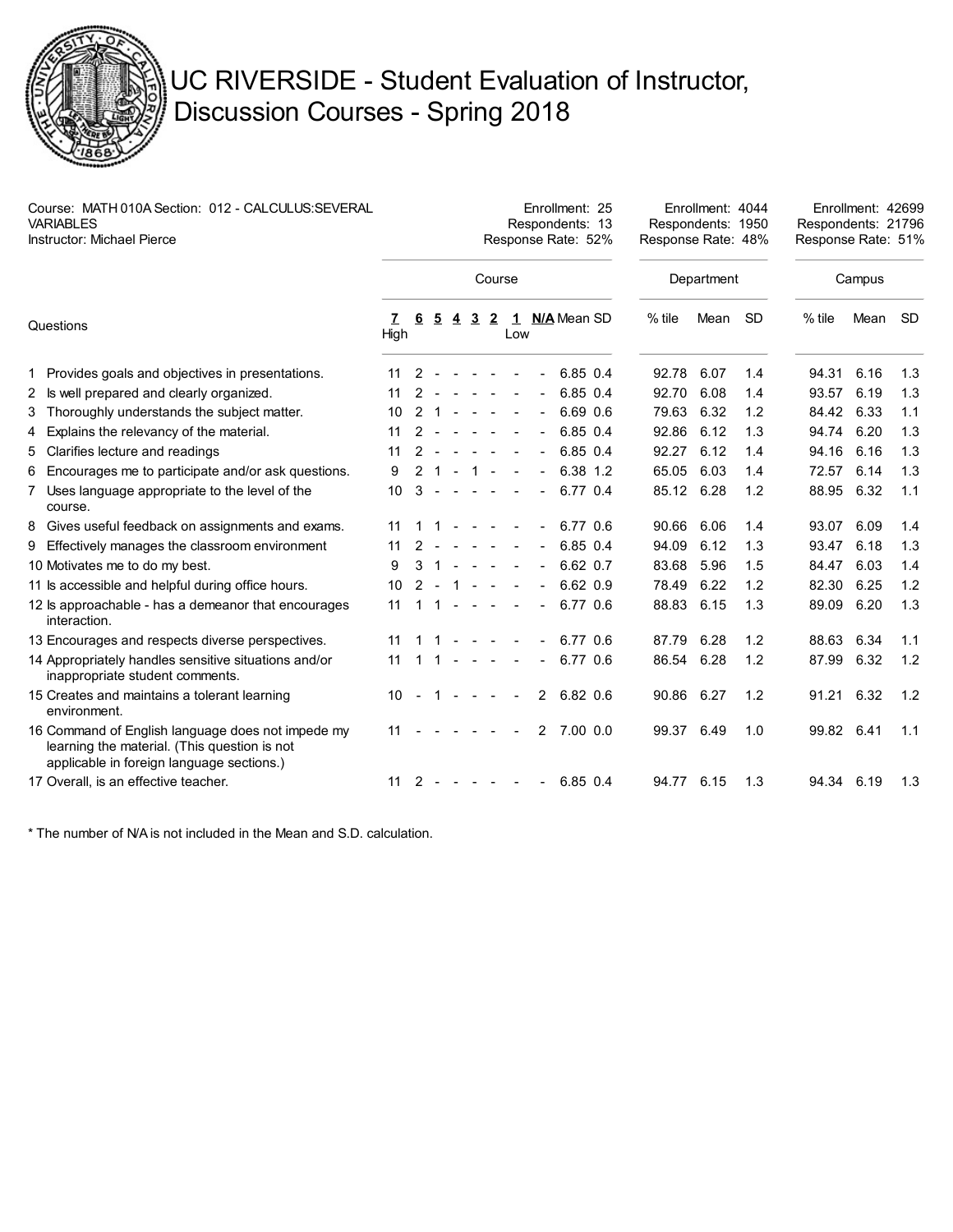

Course: MATH 010A Section: 013 - CALCULUS:SEVERAL VARIABLES Instructor: Michael Pierce

- Michael's teaching is extremely effective and very helpful for students as he clarifies any work not understood during lecture. He has a great attitude toward teaching and his students learning and a great attitude in general which makes him easy to approach to ask for help. Michael understands how difficult the material can be and tries his best to make it easier for students to understand and do their best. One of the best TAs I have had when it comes to effectiveness and overall quality.
- Effective teacher at clarifying concepts gone over in lecture
- Makes the environment very lively and enjoyable.
- You made quiz days so fun. You're just the right brand of funny and weird to make math turn from a tool into something genuinely enjoyable. There's nothing I can really criticize. Your enthusiasm for the subject really makes your instruction memorable. You also walk us through problems in ways that are easier for me to remember.
- Really great and helpful guy who really knows his stuff! Just an awesome TA who is super approachable, caring, and just plain knowledgeable and excited about what he is teaching.
- He is a good teacher. At times, he moves very swiftly through the material because he knows it; that is, it might be difficult for the unlearned student to keep up. The feedback he provides on, say, quizzes, is helpful--he also provides encouragements. I appreciate this. For some of the problems the class encounters, he gives useful methods for dealing with them: he gets to the point of teaching the student how to combat the math effectively and at the same time usually tries to impress an intuition towards the problems.
- Great TA, he was funny and very knowledgeable on the subject at hand. During the discussion he was great, really helped clarify any misunderstandings from the lecture.